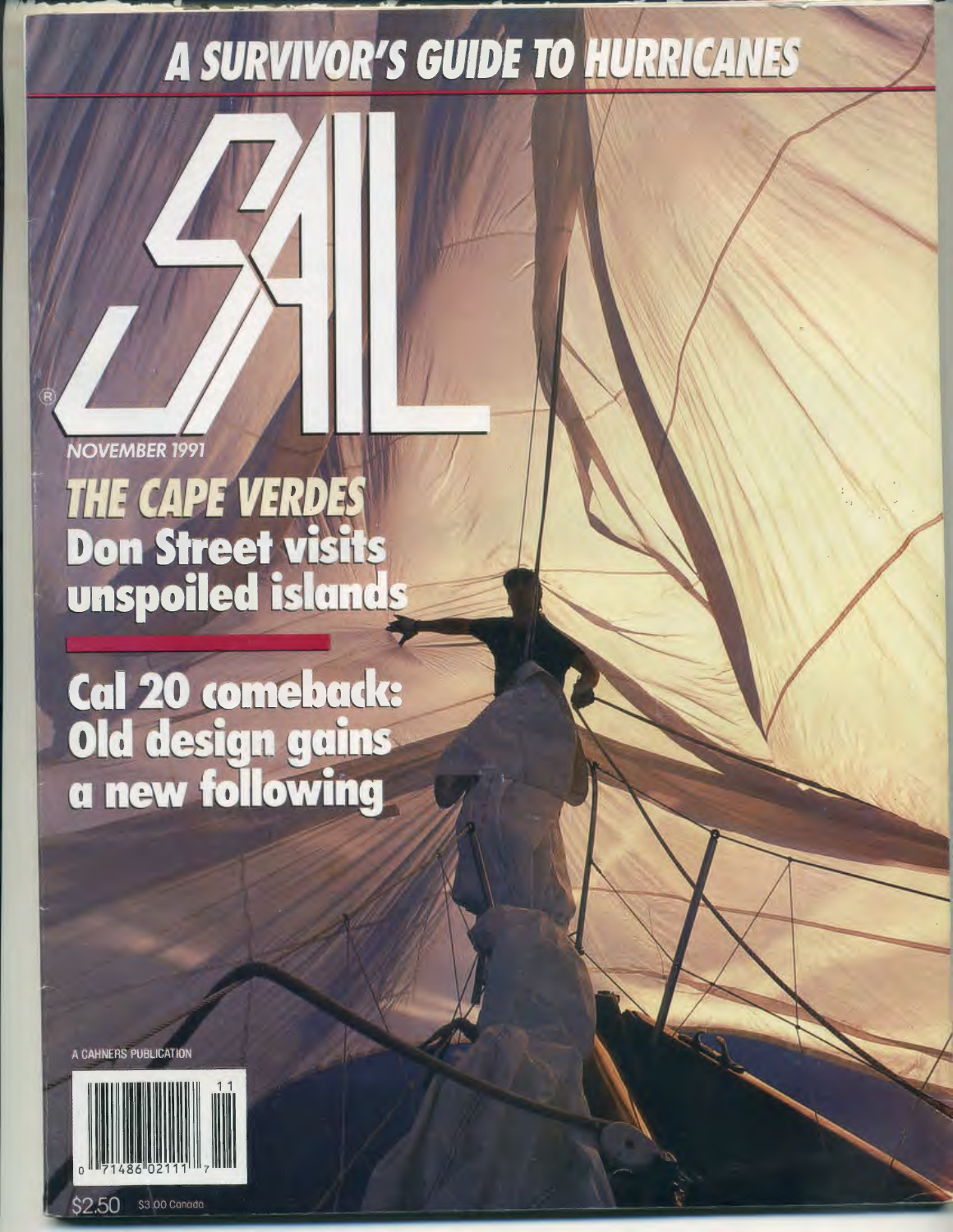### **Cal20class**

# **Bringing back an**

**Now in its third decade, the Cal 20, a bathtub-shaped fiberglass minicruiser, is enjoying an unexpected and robust renaissance** 

By Shimon-Craig<br>
Van Collie<br>
Then an East Coast friend<br>
Theory asked Bruce<br>
Golison of Long Beach, California, Van Collie hen an East Coast friend recently asked Bruce what boat he was currently campaigning, the former Mallory Cup and Prince of Wales Bowl winner said that he was having a great time with his Cal 20. The reaction on the other end of the line was a guffaw, followed by the question "What are you, hard up for trophies or something?"

The Cal 20, now celebrating its thirtieth year since it came off the board of Southern California designer Bill Lapworth, has been undergoing a renaissance. The class, which always enjoyed a "working-class" popularity, now attracts some of the West Coast's top skippers, including Golison, Dave Ullman, and Steve Grillon.

At first sight, one wonders how this 20-foot-long, bathtub-shaped fiberglass mini-cruiser could evoke such interest. For all intents and purposes, it is undercanvased and overweight. More often than not, it's raced without a spinnaker in class competition.

These were my thoughts as I walked the docks at the Alamitos Bay Yacht Club in Long Beach, looking at a fleet of 55 Cal 20s that had come for the North American Championship in early August. It wasn't until I was out

on the race course, beyond the narrow entrance to Long Beach Harbor and inside the Los Angeles breakwater, that I began to realize the appeal.

The boat handles not unlike a large El Toro or Sabot or Dyer Dinghy. It can change course quickly (in this case because of its large rudder and fin keel), but once you settle in a straight line the thrills dissipate. Lacking much horsepower, you never move over 5 knots. Given any kind of breeze, you don't go much slower than that, either.

This one-speed-fits-all feature produces something that has been noticeably absent in much of my sailing in recent years-tactical exercise. So much of high-tech sailing, be it on ultralights or sailboards or Ultimate 30s or even International Offshore Rule (IOR) or International Measurement System (IMS) boats, tends to be an exotic and expensive form of drag racing where you simply put the pedal to the metal and see who gets there first. With the Cal 20 you have to think your way around the course.

"This is one fleet where once you get behind, it's very hard to recover," says Dave Ullman, a 470 and Lido 14 champion, who isn't used to seeing transoms no matter what boat he sails. "All the changes you make result in only minor speed differences."

**A FTER A THREE-RACE ELIMINATION**<br>series, Ullman, Golison, and 28 others qualified for the Gold Fleet for the North American title. Sailing with class president Dave Ellis of Long Beach, I found myself in the Silver Fleet, thanks to our grabbing a large clump of kelp on our keel on the first beat and hitting the first weather mark in the remaining two heats. The quality of competition among the also-rans was better than I expected, in large part because of the presence of many of the class veterans.

Perhaps the most charming was

Photographs by Bob Greiser



Isabelle Lounsberry, who eventually placed second in the Silver Fleet. She is a sweetheart of a strawberry blond who could easily pass as the yachtclub grandmother. She bought her Cal 20, hull #400, with her husband, George, back in 1965. They helped found the Alamitos Bay fleet, which remains one of the most active.

"Originally, the boat was intended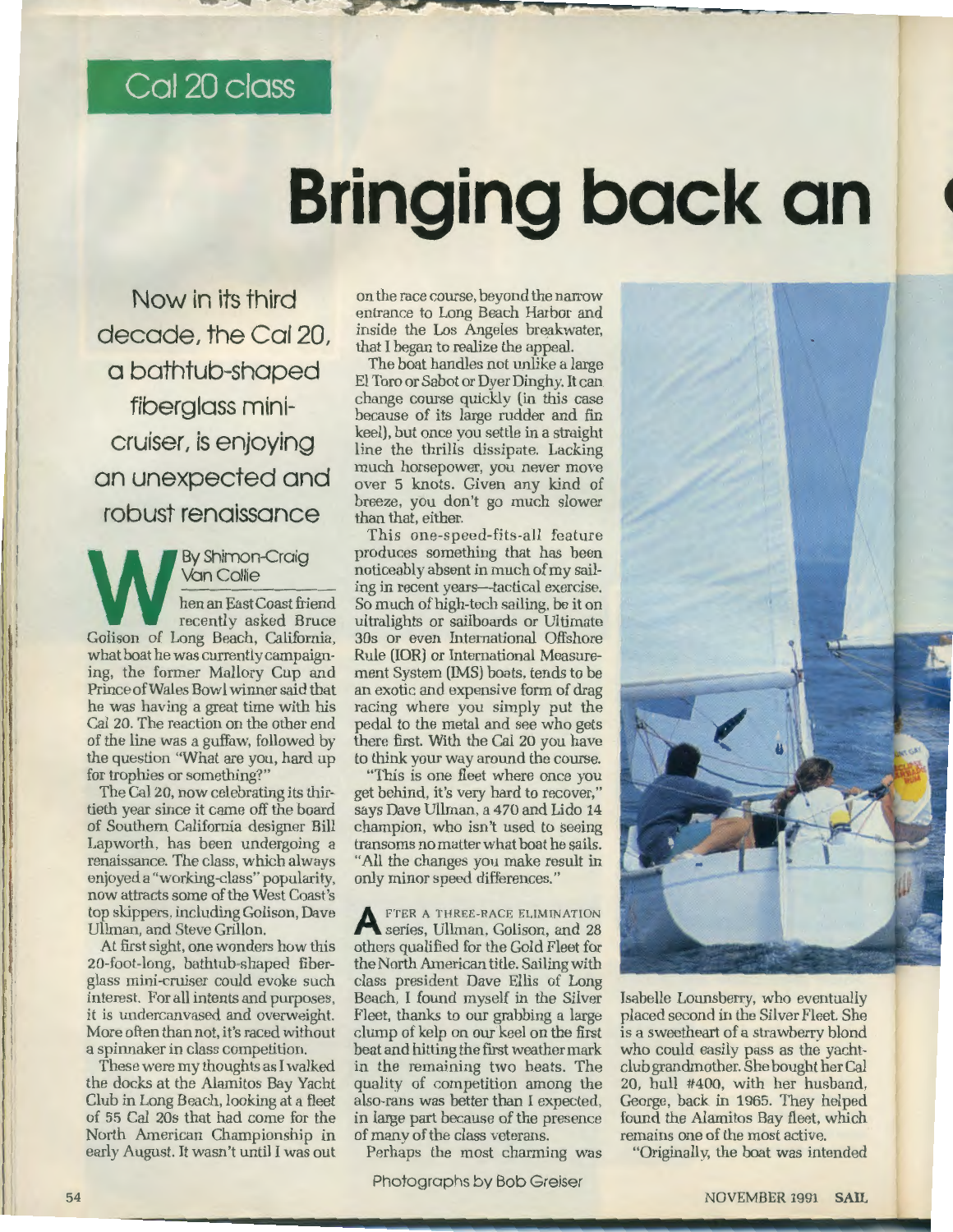

for a man and a woman to race and cruise some," she says. "George and I used to trade off at the helm."

Her husband's death in 1971 left Isabelle as the skipper, a role she's ably filled. Racing became her primary interest, and she tossed out her nonessential gear. A year and a half ago she had the boat souped up, a practice that has become the class rage.

"Turbocharging" is the phrase some use for this process, which involves removing the keel and turning the hull upside down so it can be refaired. The cast-iron bulb keel is sandblasted and refaired to a class-maximum thickness of 1.5 inches. For those boats that need it (Isabelle's didn't), waterlogged sections, such as the plywood under the fiberglass deck, are removed and replaced. Once reassembled, the boat is rerigged. On turbocharged boats the factory-issue jib leads are rapidly being replaced bv athwartship tracks reminiscent ofiOR deck layouts of the mid-1980s. Three control lines-inboard and outboard

**Close racing, not design aesthetics, dominates the North Americans**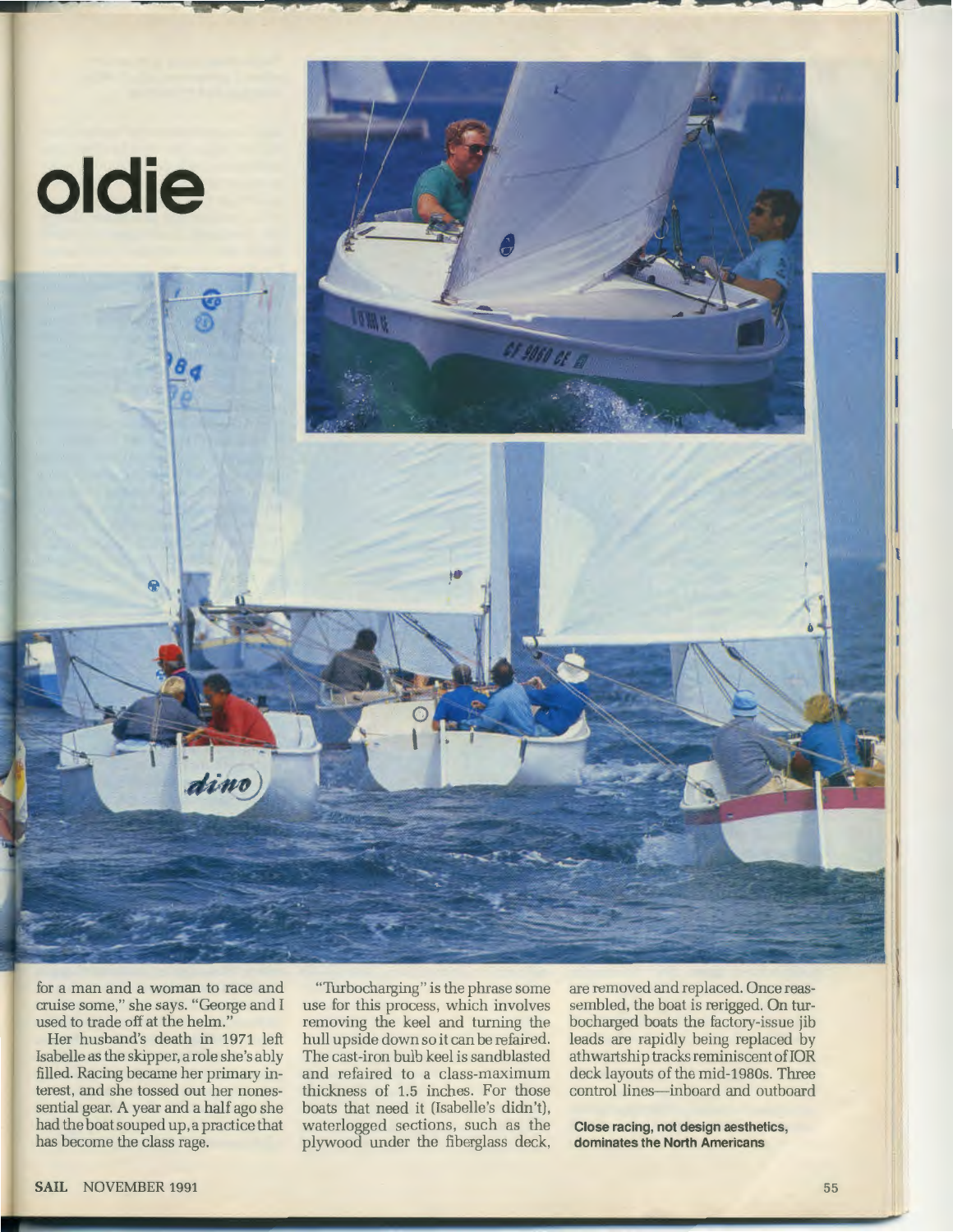

on the car(s) and up and down on the sheet(s) to adjust clew height-allow instant and infinite jib adjustment.

According to Mike George and Steve Brown, active racers in the class for the past decade and each of whom now has his own refurbishing business, the Cal 20 market bottomed out in the early 1980s. By then the boat had been out of production for six years, and many of the 1,960 hulls that had been built by Jensen Marine sat idle. Layoffs in the Southern California aerospace industry forced prices down, and sailors looked around for an affordable alternative to the expensive IOR. By the mid-1980s a thousand bucks would get you a hull, and another five or six grand could put your boat on the starting line in solid conten-

tion (including a new set of sails).

Of course, given the opportunity, there are those who will outspend the next guy in hopes of gaining a competitive edge. A few boats at the North Americans looked as if they had just rolled off the factory floor, but their glossy gelcoats and internally led controls didn't produce enough advantages to make a difference in the standings. Fortunately, after a certain price, only the cosmetics improve.



S PEED REFINEMENTS WEREN'T OUR CONCERT OF PEPPERMENTS WEREN'T OUR CON-1974 model. We were at first too busy working out our *pas de deux* to worry about looks, but by the final elimination heat we began to hit our stride.

Approaching the starboard-tack layline close to the finish, we were lee-bowed by Marty Burke, the Cal20 class secretary, in his hull #370, Tie *Tie II,* with crew Don Burt. Thinking he didn't have the room to tack and

#### **Cal 20 class racing is most often without spinnakers (left). Traffic jam at Alamitos Bay YC (below)**

clear us, we were surprised when he did so with a few feet to spare. Discouraged, we continued on for another 20 yards and flopped over ourselves. Our hopes were rebuoyed when we saw the finish line slanted in our favor. I alternately peeked under the boom at Burke and judged the distance to the finish, finally calling for Dave to shoot head-to-wind after we cleared the committee boat's stern. Over the sound of the flapping sails, we heard the race committee announce our number first. Even though we fared badly in the war, we took some satisfaction in having at least won a skirmish.

After Dave's regular crew raced in the first two Silver Fleet heats, I came back aboard, and we settled into some exciting racing. Dave concentrated on the driving while I trimmed the jib (including setting the whisker pole downwind) and analyzed the rest of the fleet. We fell into a groove and found ourselves consistently in the top third of the fleet, including an exhilarating fifth in the nenultimate race where it seemed we could do little wrong.

Skinner Ellis represents the heart and soul of the Cal 20 fleet. An engineer at Rockwell International, he enjoyed surfing as a youngster. Marriage and four children changed his lifestyle, however, and sailing boats became his hobby. Twelve years ago he bought his first Cal 20, basing his decision on its reasonable price and the opportunities for both one-design racing and family cruising. The Ellises haven't done much of the latterthose who have done it describe it as not unlike camping out in the smallest closet in your house-but Dave enjoys himself on the race course. He figures that between the schedules at Long Beach and at Cabrillo Beach at the north end of the Los Angeles breakwater, he can get a Cal 20 starting gun about 50 times a year.

Up ahead in the Gold Fleet, Bruce Golison assumed the early lead in the championship series with consistent seconds and thirds. On the last day he faltered, however, and young Bill Fortenberry pounced into the lead with two brilliant firsts. After coming ashore, however, Fortenberry's yachtclub membership, a requirement for